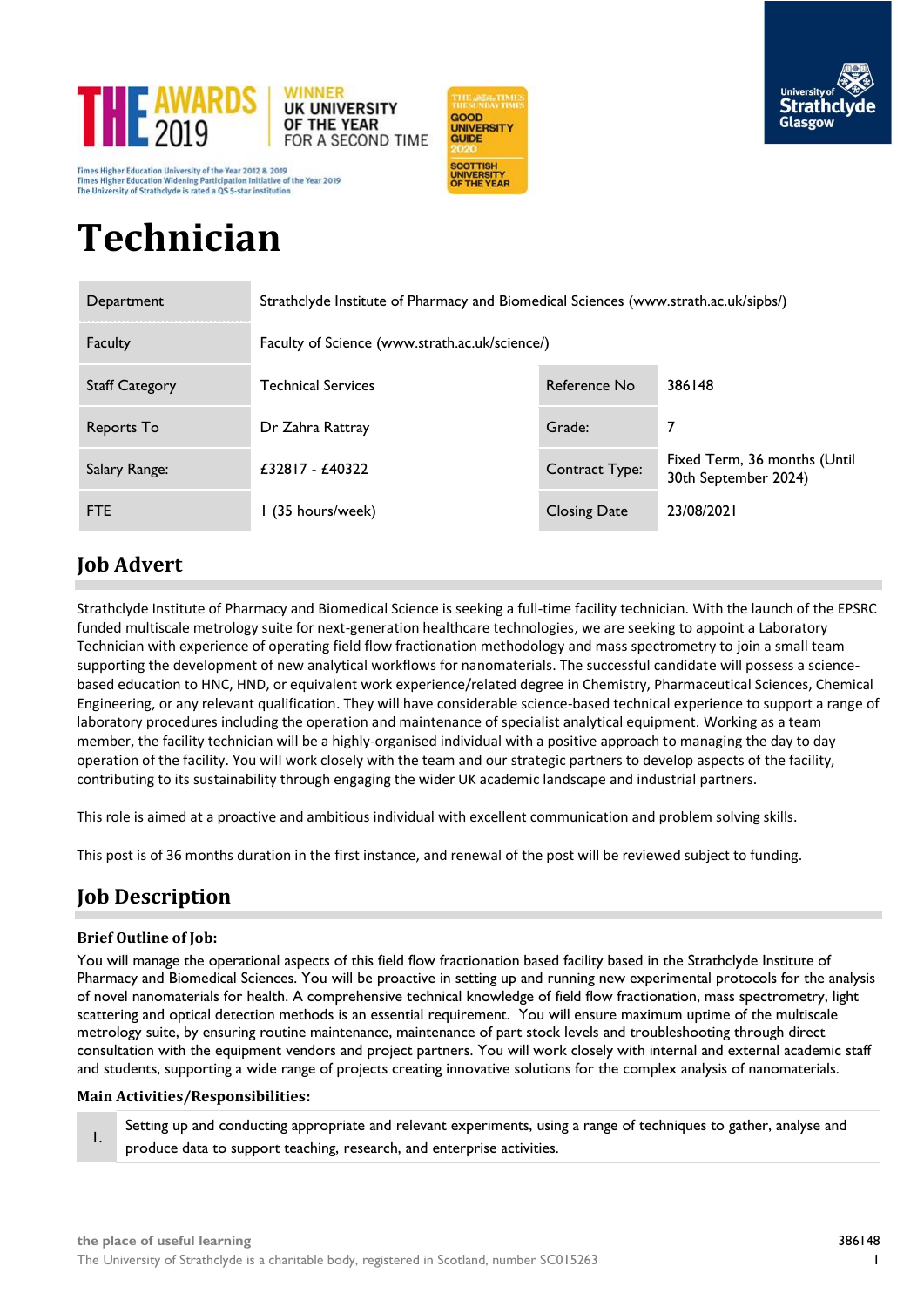| 2.      | Develop and deliver appropriate training programmes to undergraduates, postgraduates, technical staff and<br>postdoctoral researchers on the operation of the facility modules, as appropriate, and supervise staff to ensure<br>appropriate delegation of workload.                                                                |
|---------|-------------------------------------------------------------------------------------------------------------------------------------------------------------------------------------------------------------------------------------------------------------------------------------------------------------------------------------|
| 3.      | Take responsibility for day-to-day troubleshooting of problems arising throughout research projects. Identify<br>problems with quantity, quality, and accuracy from research experiments and manage appropriately. Provide the<br>expertise, skill and understanding necessary to be able to act independently in solving problems. |
| 4.      | Maintain up to date records of facility income and expenditure using the appropriate reporting tools.                                                                                                                                                                                                                               |
| 5.      | Manage requests for facility access through booking pages, reporting to the facility director and management board.                                                                                                                                                                                                                 |
| 6.      | Ensure compliance with health and safety, and appropriate waste management procedures whilst performing risk<br>assessments for new projects and materials.                                                                                                                                                                         |
| 7.      | Work collaboratively with staff across the university, staff in Research and Knowledge Exchange services to ensure<br>the timely, efficient and high-quality delivery of analytical services.                                                                                                                                       |
| 8.      | Support academic principal investigators in grant applications by providing up to date costing information.                                                                                                                                                                                                                         |
| 9.      | Develop new partnerships with external agencies and engage in collaborative multi-institutional projects to develop<br>this national facility.                                                                                                                                                                                      |
| 10.     | Perform laboratory-based technical duties and related administrative duties to support the required activities.                                                                                                                                                                                                                     |
| $\Pi$ . | Work collaboratively with existing national facility partners.                                                                                                                                                                                                                                                                      |

## **Person Specification**

#### **Educational and/or Professional Qualifications**

(E=Essential, i.e. a candidate must meet all essential criteria to be considered for selection, D=Desirable)

E1 Science based education to HNC, HND, or equivalent work experience/related degree in Chemistry, Pharmaceutical Sciences, Chemical Engineering, or any relevant qualification

E2 Additional qualifications, training and experience in lab-based skills e.g. Health and Safety, Analytical Sciences

D1 Professional registration e.g. RSci

#### **Experience**

E3 Experience in sample preparation for mass spectrometry-based analysis

D2 Excellent knowledge of electronic data management, database management and electronic record keeping

E4 General awareness / knowledge of University procedures relating to personnel matters / staff policies, purchasing, Health & Safety and Risk Assessment etc

E5 Knowledge of common laboratory health and safety issues, including risk and COSHH assessments

E6 Relevant experience in operating, maintaining, and troubleshooting triple quadrupole ICP mass spectrometers

E7 Proficient in the use of specialist software packages relating to mass spectrometry

E8 Proven supervisory experience

D3 Experience in Raman spectroscopy-based analysis

D4 Experience in updating and maintaining webpages

D5 Experience in developing new Field Flow Fractionation protocols and their implementation

#### **Job Related Skills and Achievements**

E9 Excellent interpersonal, communication (verbal and written) and IT skills.

E10 1 Proven ability to learn and execute new laboratory techniques and operate equipment at the forefront of technology

E11 Self-motivation and ability to work independently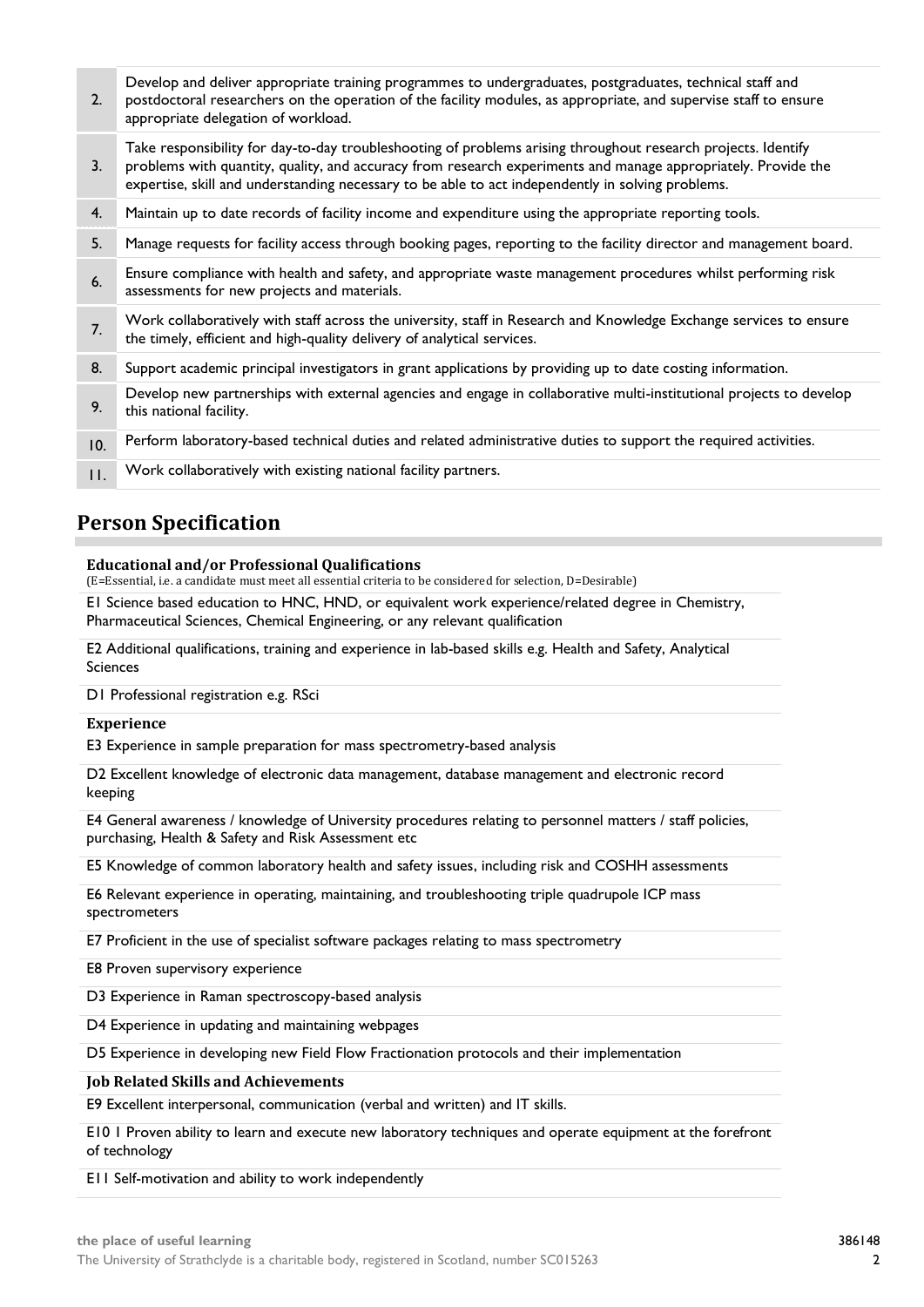E12 Ability to use initiative and judgement to manage a facility and liaise closely with the facility management team in SIPBS and Pure and Applied Chemistry (PAC)

#### **Other Relevant Factors**

E13 Commitment to the values and professional behaviours of the University of Strathclyde

E14 Experience (or track record) of satisfactorily maintaining and providing expenditure/cost records

### **Other Information**

Further information on the application process and working at Strathclyde can be found on our website [\(http://www.strath.ac.uk/hr/workforus\)](http://www.strath.ac.uk/hr/workforus).

Informal enquiries about the post can be directed to Dr Zahra Rattray at zahra.rattray@strath.ac.uk.

It is anticipated that interviews will be held early September 2021.

#### **Rewards and Benefits**

Our staff have access to a wide range of outstanding benefits that include financial rewards, family friendly and wellbeing benefits and career development opportunities, details of which can be found [here.](https://www.strath.ac.uk/workwithus/vacancies/rewardsbenefits/)

#### **Conditions of Employment**

Conditions of employment relating to the Technical Services staff category can be found at[: Conditions of Employment](http://www.strath.ac.uk/hr/careerpathways/informationtermsconditions/).

#### **Pension**

The successful applicant will be eligible to join the Universities' Superannuation Scheme. Further information regarding this scheme is available from [Payroll and Pensions.](http://www.strath.ac.uk/finance/financialservices/pensions/)

#### **Relocation**

Where applicable, the University offers a relocation package to support new employees who meet the eligibility criteria. The relocation package is offered as a contribution towards costs incurred, and is designed to be flexible, allowing staff to use the financial support available in the way that will be most helpful to them. Further details are outlined in the Relocation Policy.

#### **Equality and Diversity**

We value diversity and welcome applications from all sections of the community.

The University currently holds a Bronze Athena SWAN award, recognising our commitment to advancing women's careers in science, technology, engineering, maths and medicine (STEMM) employment in academia.

#### **University Values**

The University's Values capture what we're all about: who we are, what we believe in and what we stand for. [Our Values](https://www.strath.ac.uk/whystrathclyde/values/) have been derived from how we act and how we expect to be treated as part of Strathclyde.

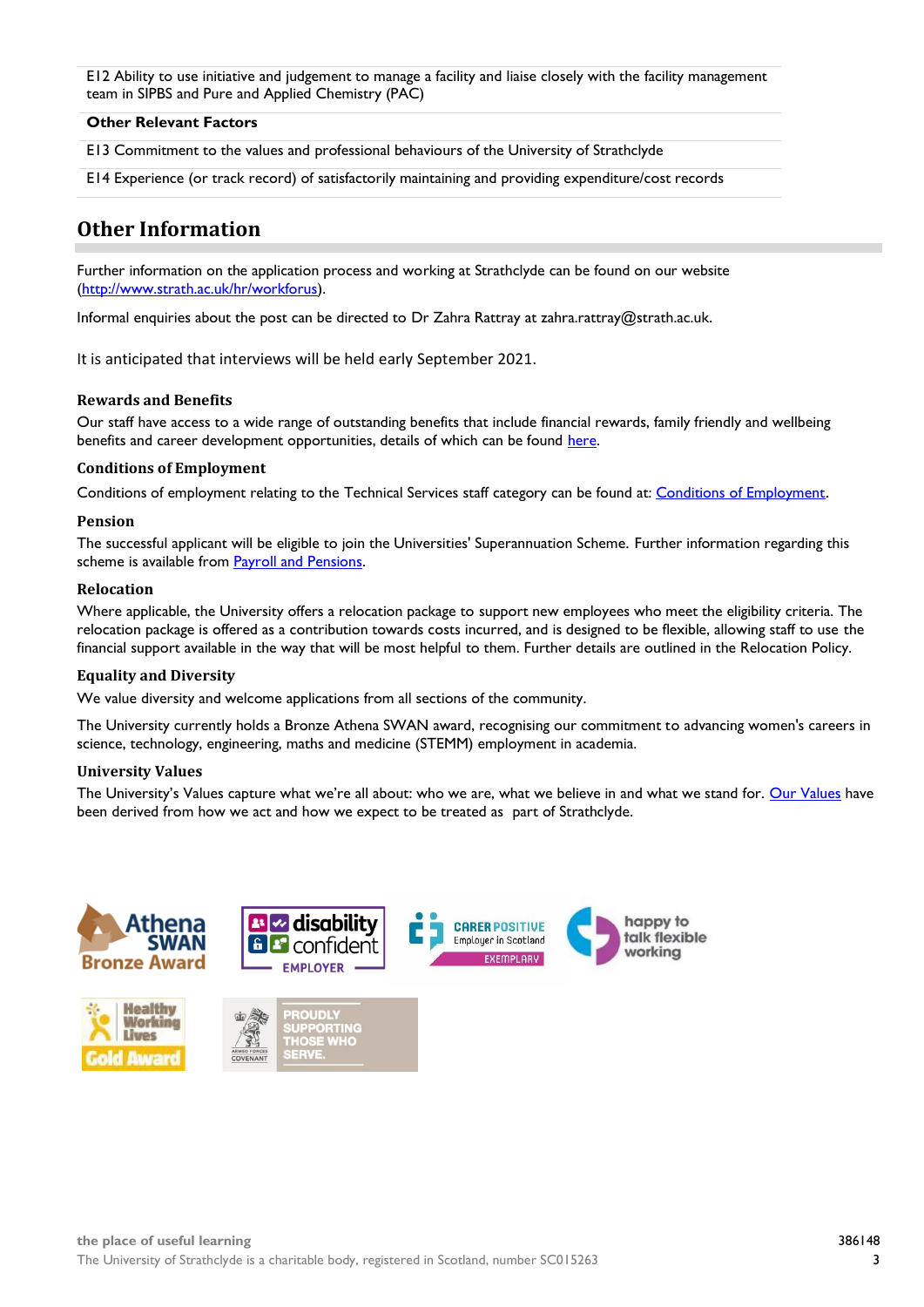# **Conditions of Employment**

Technical Services Staff Grades 6 to 8

#### **1. GENERAL CONDITIONS**

Members of staff are subject to the Charter and Statutes and the Ordinances and Regulations of the University, published in the Calendar, and to any amendments or additions thereto approved by the University Court and, in the case of the Charter and Statutes, the Privy Council. Staff are also expected to familiarise themselves with, and adhere to, general University policies and procedures, as published on University web pages.

The University Court recognises UNITE as the sole body with which it will negotiate and consult on all collective issues concerned with the terms and conditions of employment of Technical Services staff. Such terms and conditions may be varied by the University Court after negotiation and consultation with UNITE.

Each member of staff is responsible for the proper performance of allocated duties to the person or persons specified in the member of staff's letter of appointment and any accompanying papers. Members of staff may not accept outside paid work including personal consultancies without the permission of the University, which will not be unreasonably withheld.

The University is committed to ensuring that its business is conducted in an open and transparent manner and will take all appropriate steps to address risks of bribery or corruption. Members of staff are required at all times to act honestly and with integrity and to safeguard the resources for which they are responsible. The University has in place a robust Public Interest Disclosure (Whistleblowing) Policy to enable concerns to be brought to its attention. This is available at [www.strath.ac.uk/publicinterestdisclosure.](http://www.strath.ac.uk/publicinterestdisclosure) Other relevant policies, e.g. Fraud Prevention and Conflicts of Interests, can also be found on the University's website.

Any member of staff may at any time be exposed to commercially sensitive information, information related to potentially valuable intellectual property or information which may otherwise be of a confidential nature. This information, which could be found anywhere in the University, may be written or disclosed orally, can include information of a commercial or technical nature, and may be owned by the University or by third parties. The University requires all employees to keep any such information confidential in the first instance and not disclose, publish or otherwise disseminate it without prior consent of the University. Such confidentiality obligations are commonplace and in the commercial interests of the University. When in doubt advice should always be sought from Research and Knowledge Exchange Services prior to disclosure.

The University operates probationary periods for new staff, the duration of which will be specified in individual letters of appointment. The normal probation period for posts in this staff category is 9 months for grades 6 and 7 and 12 months for grade 8. Further guidance on probationary procedures is published at [http://www.strath.ac.uk/staff/policies/hr/.](http://www.strath.ac.uk/staff/policies/hr/)

Further information on the terms and conditions specified in this document and other staffing policies and procedures can also be found at [www.strath.ac.uk/hr.](http://www.strath.ac.uk/hr)

### **2. SALARY**

Appointments are made at an appropriate salary point on the University's grading structure, with initial placing determined according to qualifications and experience. Increments are paid to staff on 1 August each year, when the employee has a minimum of 6 full months of service at the appointed grade, allowing progression to the next point on the salary scale until the top guaranteed point of the scale is reached.

**Strathcly** Glasgow

Arrangements in relation to overtime,

additional hours, non-standards and on-call working are published at [www.strath.ac.uk/staff/policies/hr](http://www.strath.ac.uk/staff/policies/hr)

Salaries are paid directly to staff members nominated bank account, normally on the second last working day of the month.

#### **3. HOURS OF WORK**

The normal working week is 35 hours. Unless otherwise indicated in an individual's letter of appointment, the normal hours are 9.00am to 5.00pm Monday to Friday with a one hour lunch break. Certain members of staff may be required to work some hours outwith this normal pattern and this should be agreed locally. Nonetheless, operational requirements vary significantly across the University and therefore, where local circumstances dictate, reasonable variation may be adopted dependant upon operational needs. In such situations your Head of Department/School/equivalent will discuss with you the alternative arrangements that will apply

Overtime rates do not apply to staff grades 6 and above. Where a Head of Department/School/equivalent requests additional work, above the standard working week to meet the particular requirements of the Department, equivalent time off in lieu may be granted by prior agreement.

#### **4. HOLIDAYS**

Annual leave entitlement is 31 days per year to be taken by agreement with the line manager. For staff members working on a part-time basis, holidays will be calculated on a pro-rata basis.

In addition to annual leave there is an entitlement to eleven public holidays per year which should be taken on days that the University is closed for this purpose. The University presently closes for four additional days over the Christmas and New Year period. **These additional days count against the annual leave entitlement.**

For staff members working on a part-time basis, public holiday entitlement will be calculated on a pro-rata basis.

Annual leave and public holiday entitlements should be taken in the leave year to which they relate. Up to five days leave can be carried forward into the new leave year subject to line management agreement. In exceptional circumstances, Heads of Department/School/equivalent may approve carry forward of accrued annual leave in excess of five days.

The University's expectation is that staff take all accrued holidays prior to their termination date. If staff have exceeded their entitlement the University will deduct an equivalent number of days pay from final salary payments.